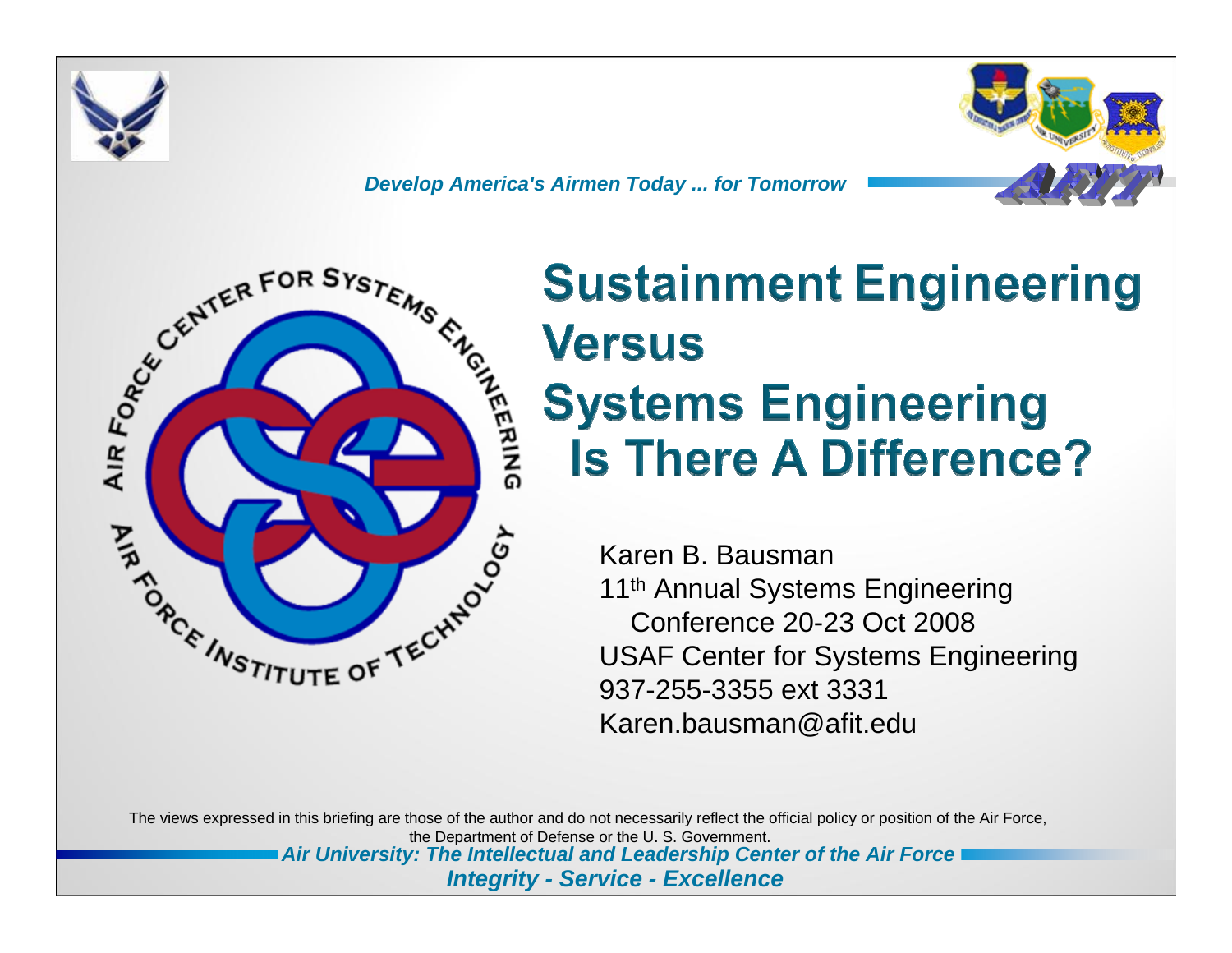



- •• Background
- •What Is Sustainment Engineering?
- •• How Does Systems Engineering Compare?
- Are The Differences Substantial?
- Recommendations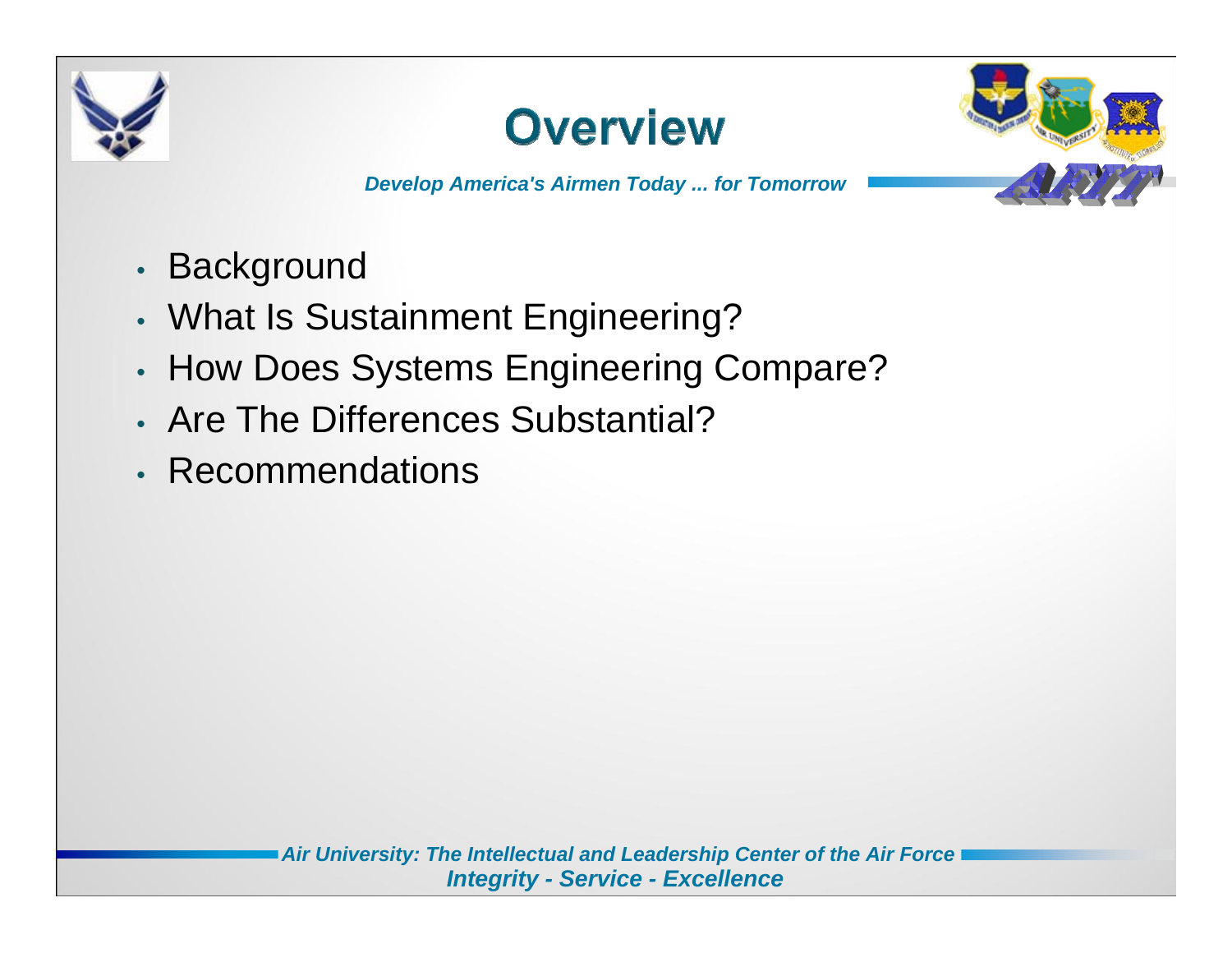





- • Inconsistent Application of Systems Engineering (SE)
	- AFMC SE Focus Forum
	- NDIA Top SE Issues for OSD in 2004 and 2007
- •Not Enough Experienced/Qualified SE Practitioners
- • Sustainment Engineering Not Classified as Acquisition Professional
	- Can't Get DAU Classes
	- Perception that Systems Engineering Overly Focuses on Acquisition Phases
- •Sustainment Engineering Being Defined As Something "Different"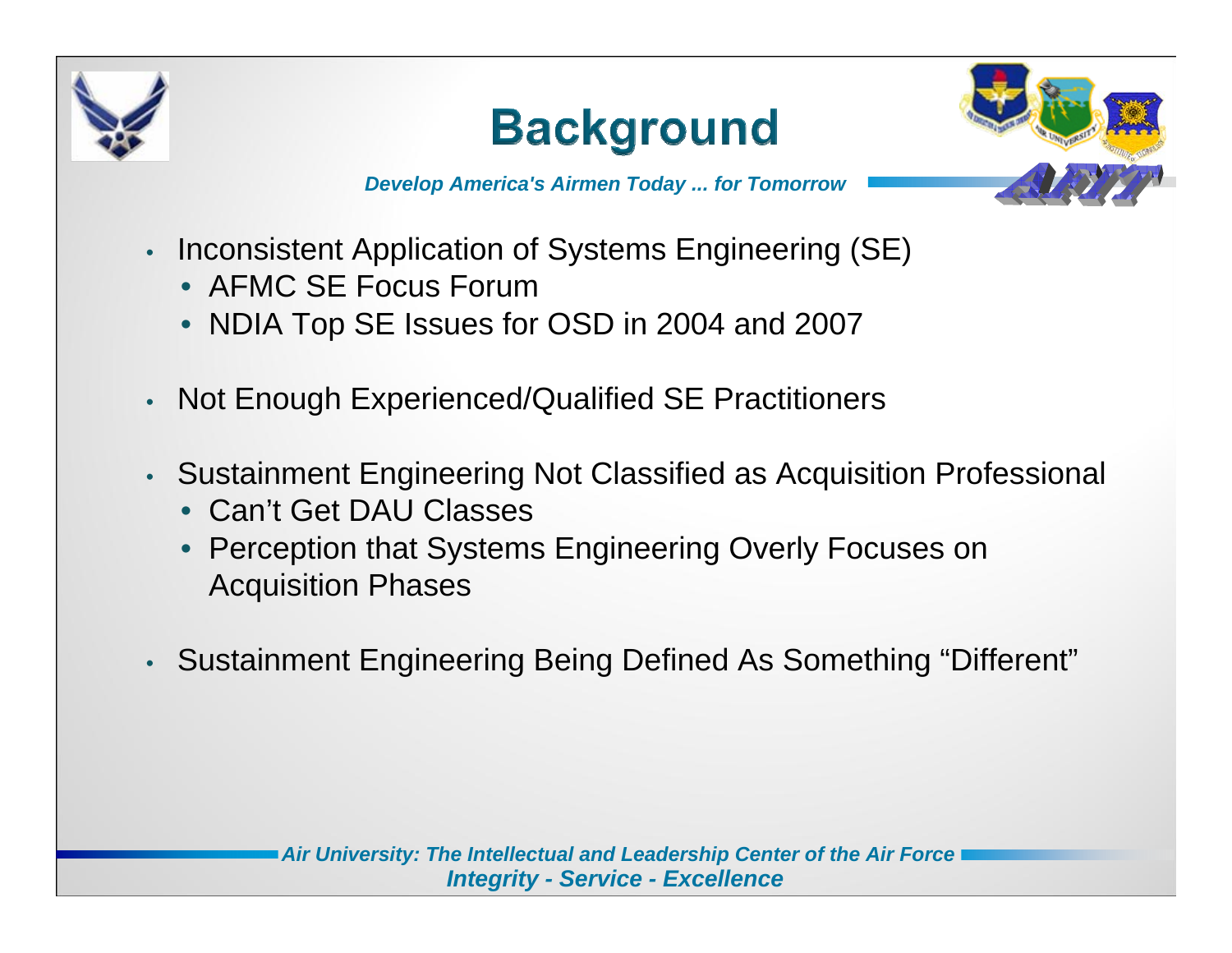

- • Establishment, Maintaining and Execution of Strategy and Planning for Transition to and for Operations and Support Phase
- • Establishment, Maintaining and Execution of Strategy and Planning for Disposal Phase
- Establish and Maintain the Required Facilities, Manpower, Tooling and Test Equipment
- • Establishment, Documentation, Training, Execution, Assessment and Improvement of Engineering Processes/Procedures Including Depot Functions
- • Conduct of Technical Reviews – Transition/Technology Readiness, In-Service
- • Establish and Maintain Baselines, Data, Inventory & Supplier Mgmt/Control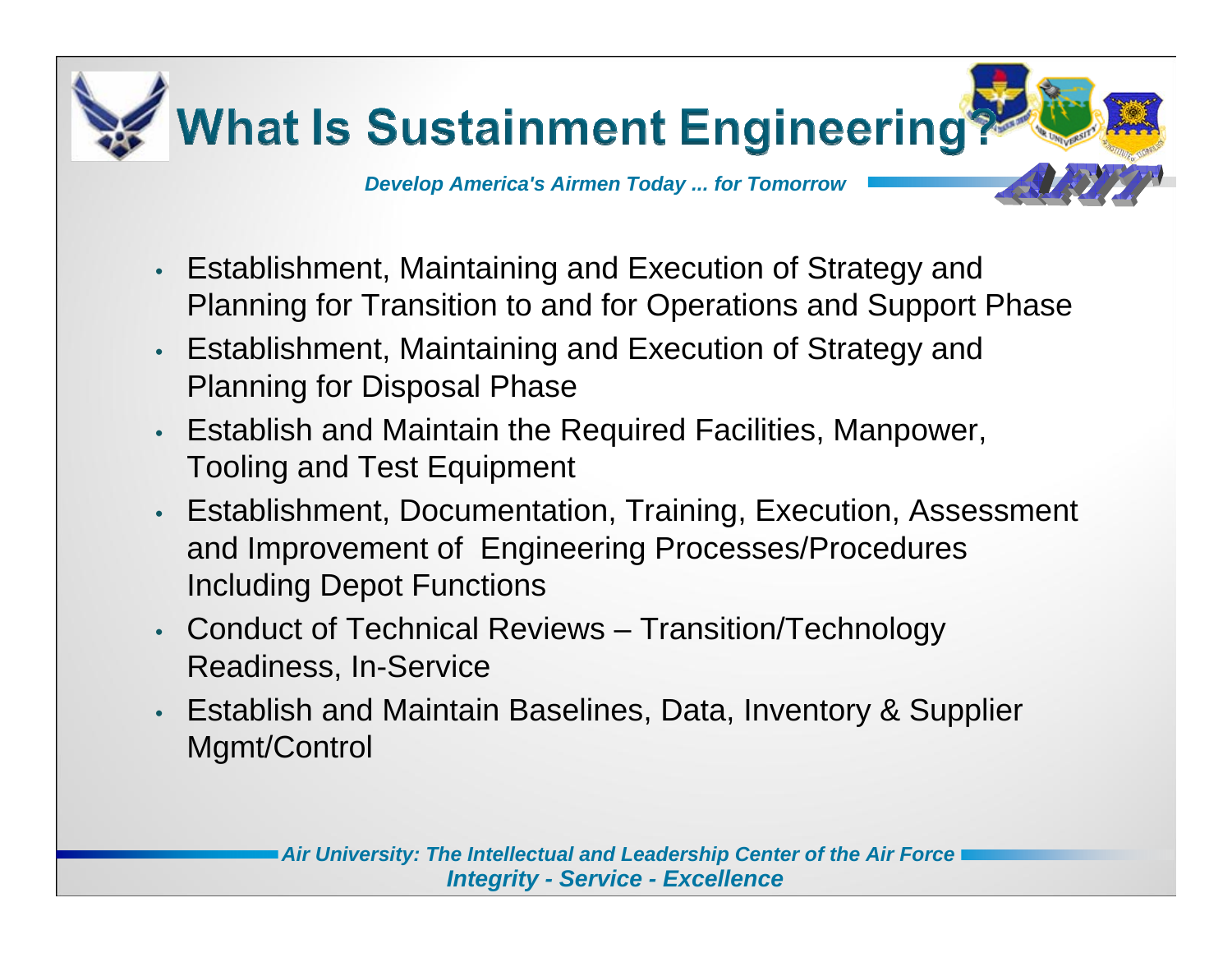

- • Identification and Monitoring of Hazards, Critical Safety Items, Operations/Maintenance Product Health, Operational Suitability, Safety and Effectiveness (OSS&E)
- • Analysis of Trend Data, Alternative Solutions to Support Decision Analysis
- • Transition of Operational/Interface Requirements into Improvements in Performance through Modification /Technology Insertion Requirements
- • Support of SPO Contracts including Failure/Discrepancy, Latent Errors, & DMS
- • Re-engineering of Legacy System Performance Requirements & Design Data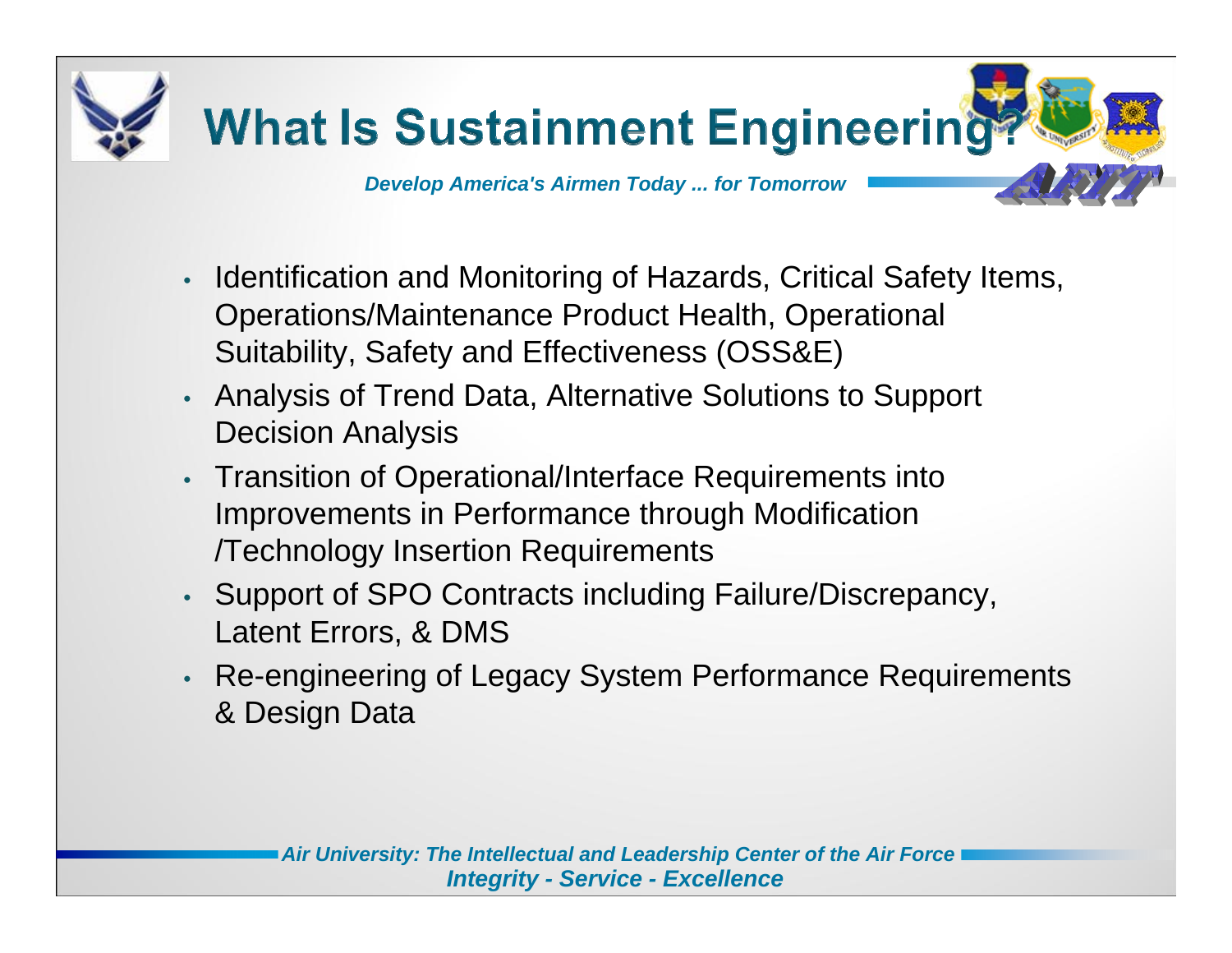

- •Decision Analysis – Analysis of Product Health Data, Reliability, OSSE
- • Technical Planning – Strategy and Plans for Transition to O&S, O&S and Disposal Phases
- • Technical Assessment – Identification & Monitoring of Hazards, Risks, Critical Safety Items
- • Requirements Management – Establishment of Modification Requirements, Technology Insertion Requirements
- • Configuration Management – Maintain Inventory, Documentation, Supplier Management/Control
- • Data Management – Management/Control/Update of Technical Orders, User Manuals
- •Interface Management – Tracking of External Interfaces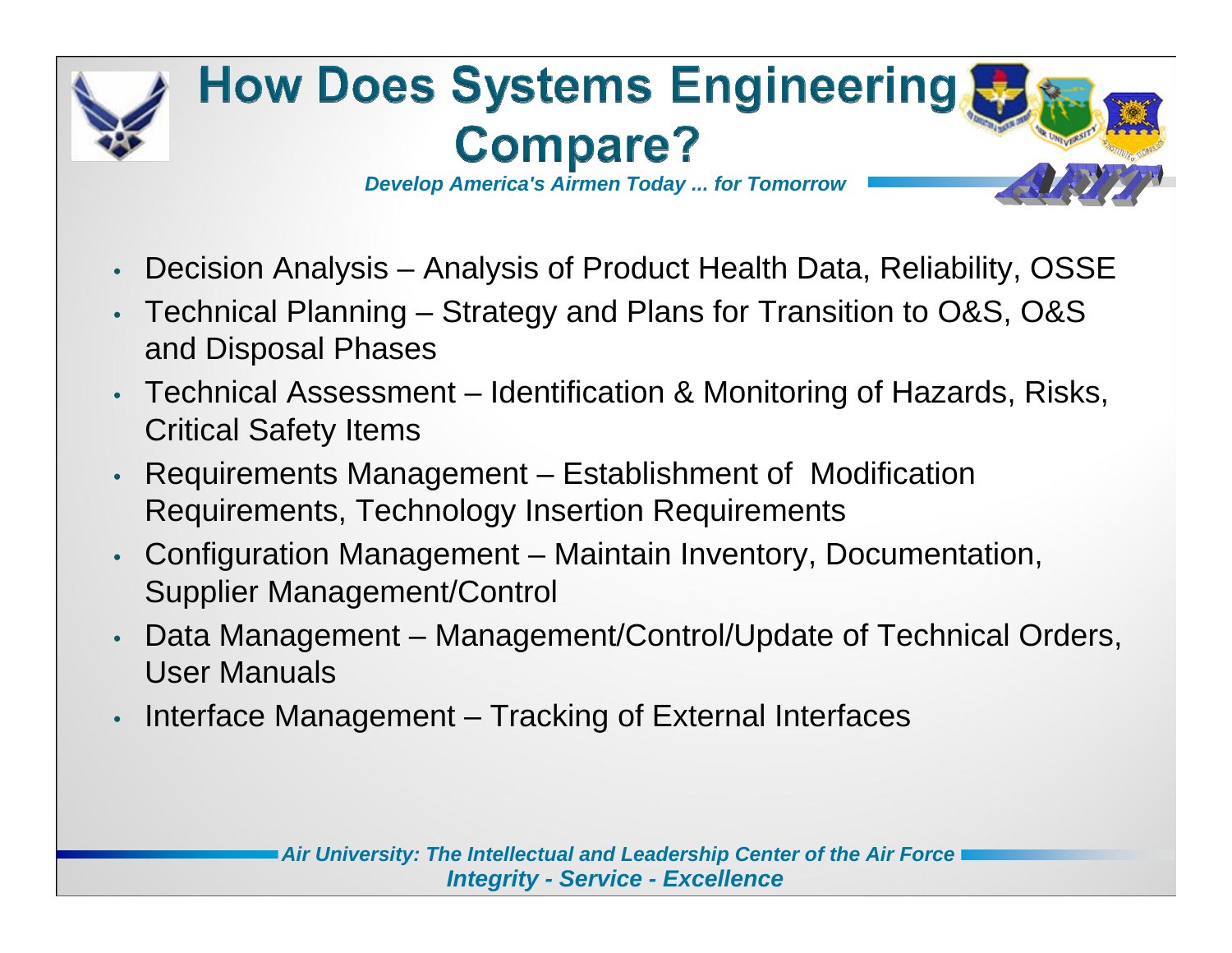

- Stakeholders Requirements Definition Transition of Operational/Interface Requirements
- •Requirements Analysis – Support of SPO Contracts, DMS
- Architectural Design Maintenance of Inventory, Technology Insertion, Support of SPO Contracts
- •Implementation – DMS
- • Integration – Modification Kits, Technology Insertions, DMS, Legacy System Improvements
- Verification Kit Proofing, Failure/Discrepancy Reports, Latent Errors
- Validation TO Validation, OT&E Support
- Transition Planning & Execution of Transition Plans to O&S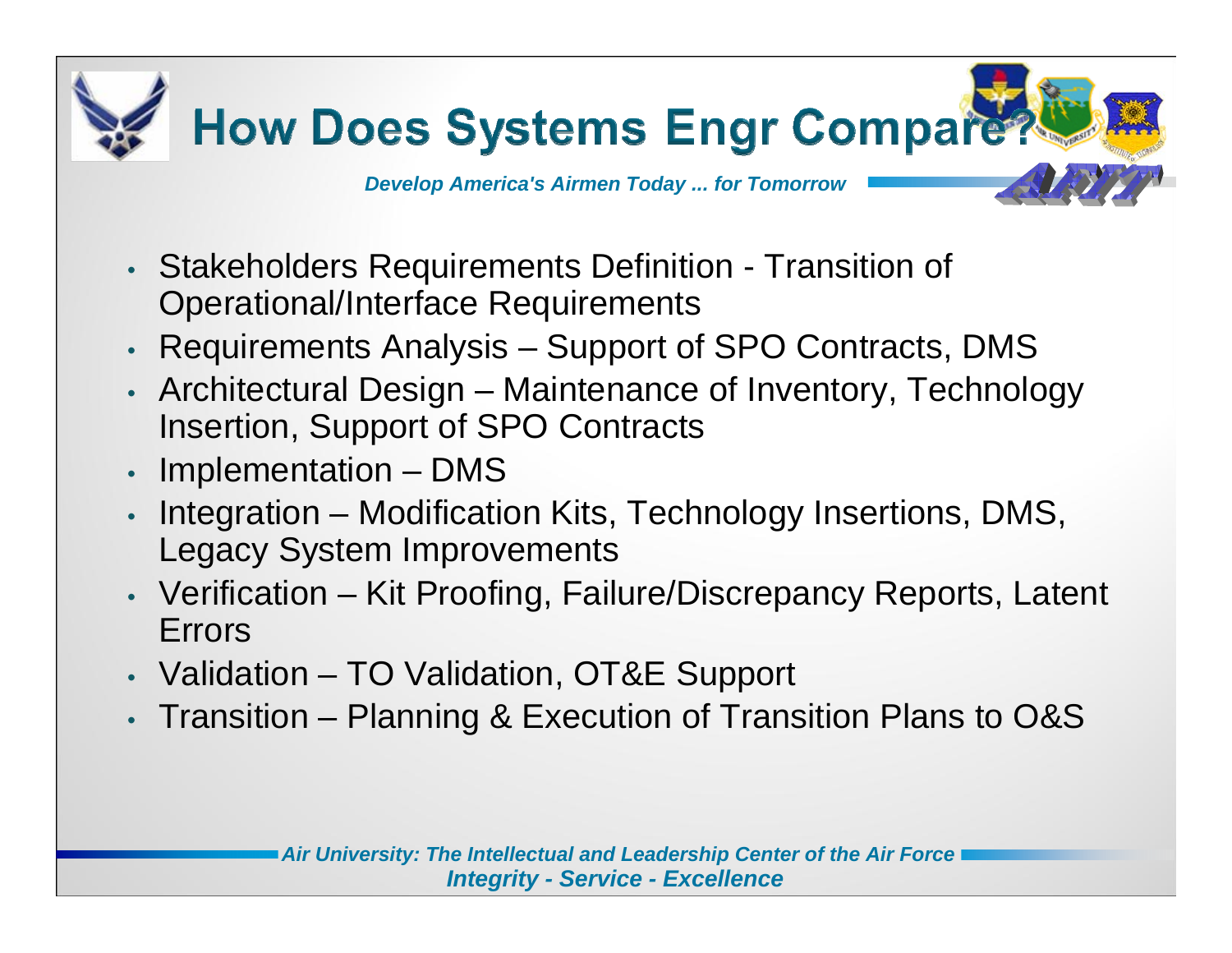

# **How Do They Compare?**

### *Develop America's Airmen Today ... for Tomorrow*

- • Establishment, Maintaining and Execution of Strategy and Planning for Transition to and for Operations and Support Phase
- •**Establishment, Maintaining and Execution of** Strategy and Planning for Disposal Phase
- •Establish and Maintain the Required Facilities, Manpower, Tooling and Test Equipment
- •Establishment, Documentation, Training, Execution, Assessment and Improvement of Engineering Processes/Procedures Including Depot Functions
- • Conduct of Technical Reviews –Transition/Technology Readiness, In-Service
- • Establish and Maintain Baselines, Data, Inventory & Supplier Mgmt/Control
- •Identification and Monitoring of Hazards, Critical Safety Items, Operations/Maintenance Product Health, OSS&E
- • Analysis of Trend Data, Alternative Solutions to Support Decision Analysis
- • Transition of Operational/Interface Requirements into Improvements in Performance through Modification /Technology Insertion Requirements
- • Support of SPO Contracts including Failure/Discrepancy, Latent Errors, & DMS
- •Re-engineering of Legacy System Performance Requirements & Design Data

 $\gamma$  Decision Analysis

 $\stackrel{\bullet}{\mathsf{P}}$ Technical Planning

• Technical Assessment

•Requirements Management

• Configuration Management

• Data Management

•Interface Management

• Stakeholders Requirements Definition\*

• Requirements Analysis\*

• Architectural Design\*

• Implementation

\* New DAG Names

• Integration

• Verification

• Validation

*Air University: The Intellectual and Leadership Center of the Air Force Integrity - Service - Excellence* •**Transition**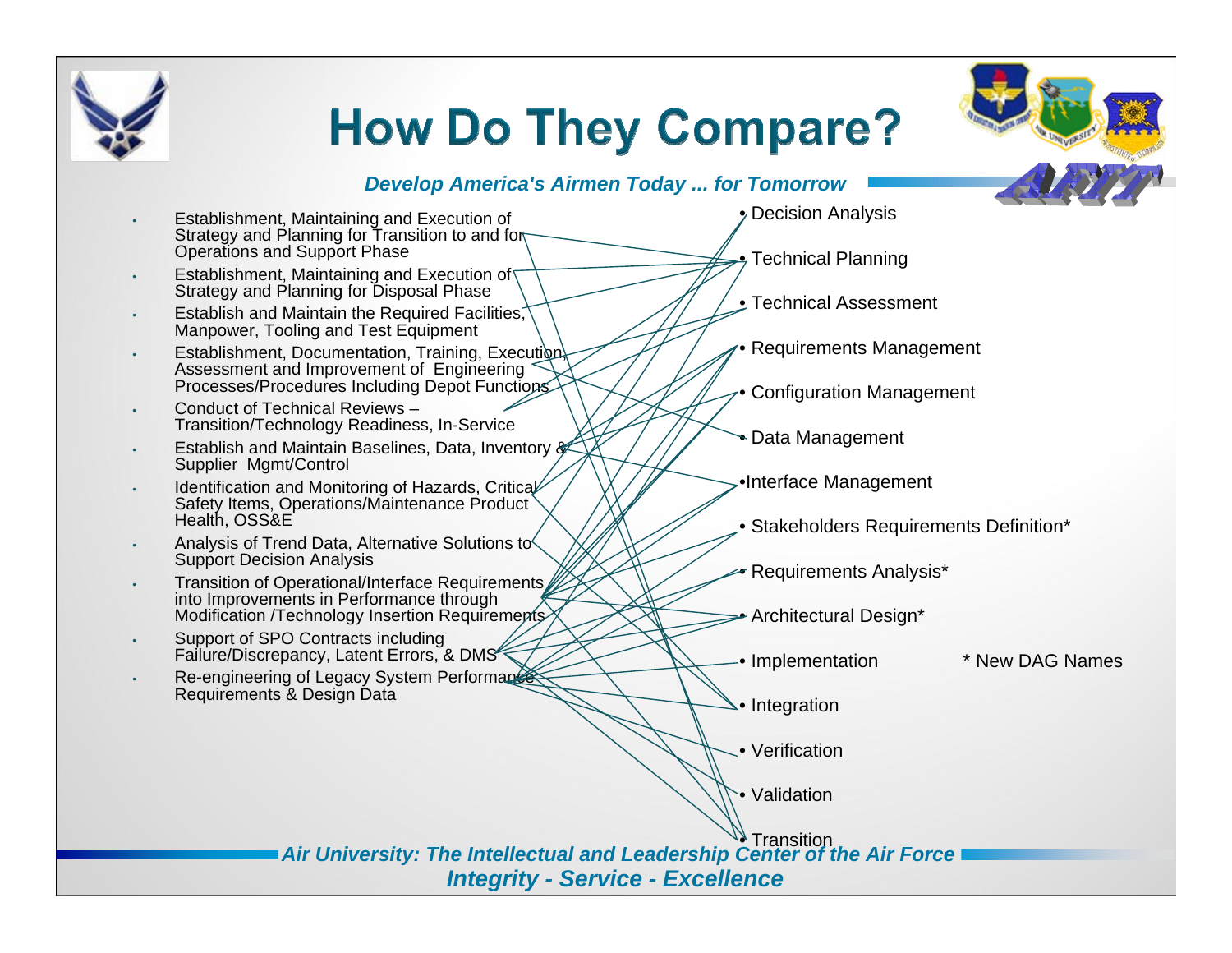

- The Differences Can Be Compared to a New "View" of Systems Engineering – They are a Matter of Perspective and Understanding
	- Like the DoDAF "Views"
		- System, Technical or Operational
		- Need to Define a "Sustainment or Support" View
- Many Do Not Apply Systems Engineering in the Conduct of Sustainment Engineering
- • Need Description or Picture of all Systems Engineering tasks Completed for or during Operations & Support
- •This is not Substantial – It is a Knowledge Based Issue